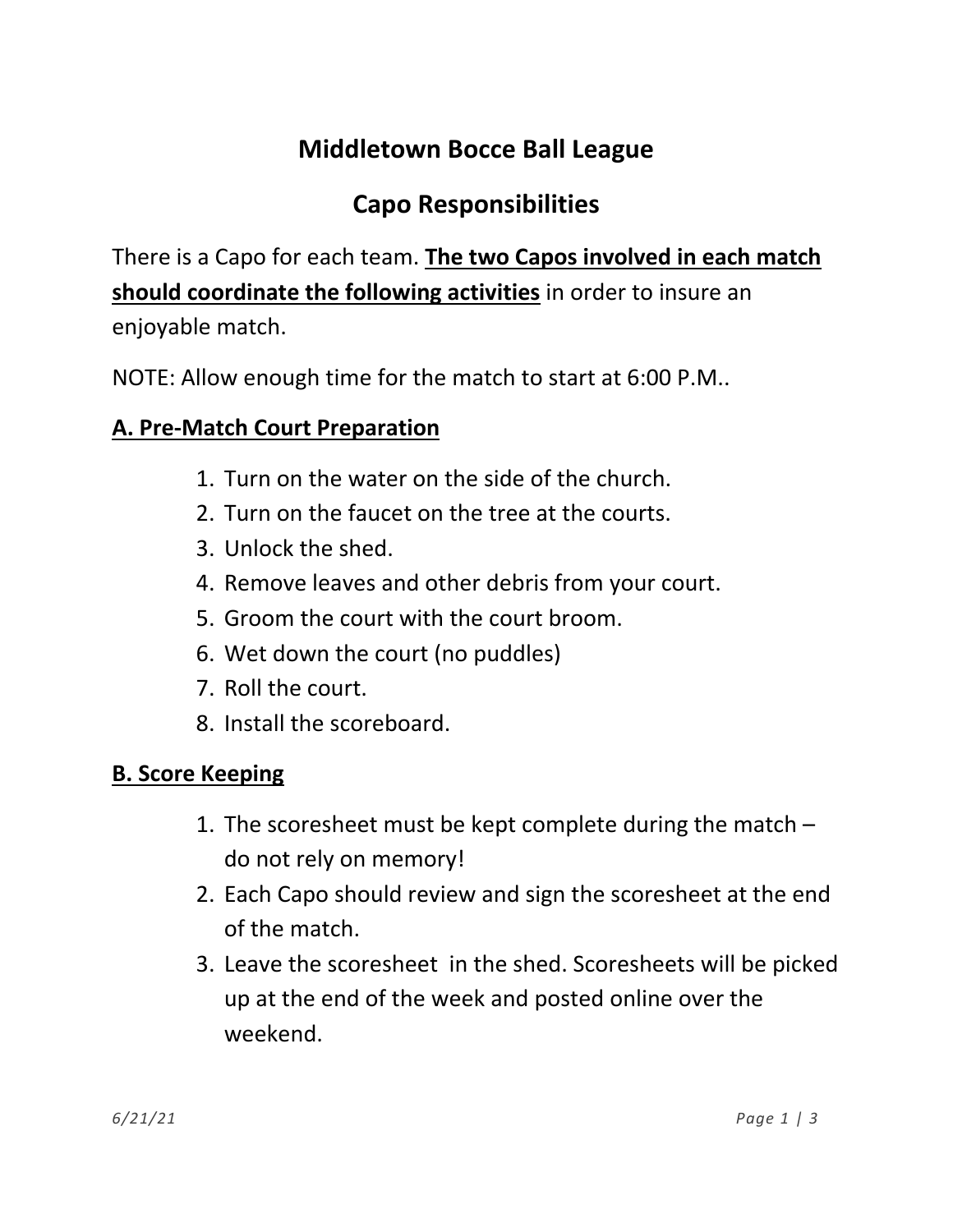## **4. NO SCORE SHEET or SCORESHEET NOT SIGNED? – THE MATCH WAS NOT PLAYED!**

### **C. Post-Match Cleanup**

- 1. Pick up the trash.
- 2. Put away the bocce balls.
- 3. Put away the scoreboard.
- 4. Turn off the water at the tree.
- 5. Turn off the water on the church building.
- 6. Open the drain valve across the road from the church.
- **7.** Check that the bathroom at the church is locked.

#### **D. Importance of Capos**

A critical element for the smooth running and success of MBBL is its "middle management" comprised of our team Captains or, more correctly, our team Capos. MBBL Board members will try to be present at all competitions, but we can't be everywhere at once, so we rely on the knowledge and experience of our Capo corps.

Each team selects its Capo before the Spring Season of play commences, and that Capo represents the team's interests at meetings and competitions. The same Capo can serve during subsequent Seasons, but no Capo can serve for more than four consecutive Seasons. In this way, we will develop members with less experience and knowledge into Capos who can take the reins as MBBL expands in the future.

#### **E. Overall Capo Responsibilities** A team Capo is expected to:

1. Designate a team member as Assistant Capo to act in his place if needed

2. Attend the annual kick-off meeting which precedes commencement of the Spring or Fall Session

3. Facilitate communications among their team members and between the team members and the MBBL Board

4. Ensure that all team members have read and understood our Bocce Rules and Regulations and our Rules of Conduct

5. Endeavor to resolve any rules or scoring disputes with the Capo of the opposing team during a Match

-6. Ensure that team members remove all of their trash when exiting our facilities